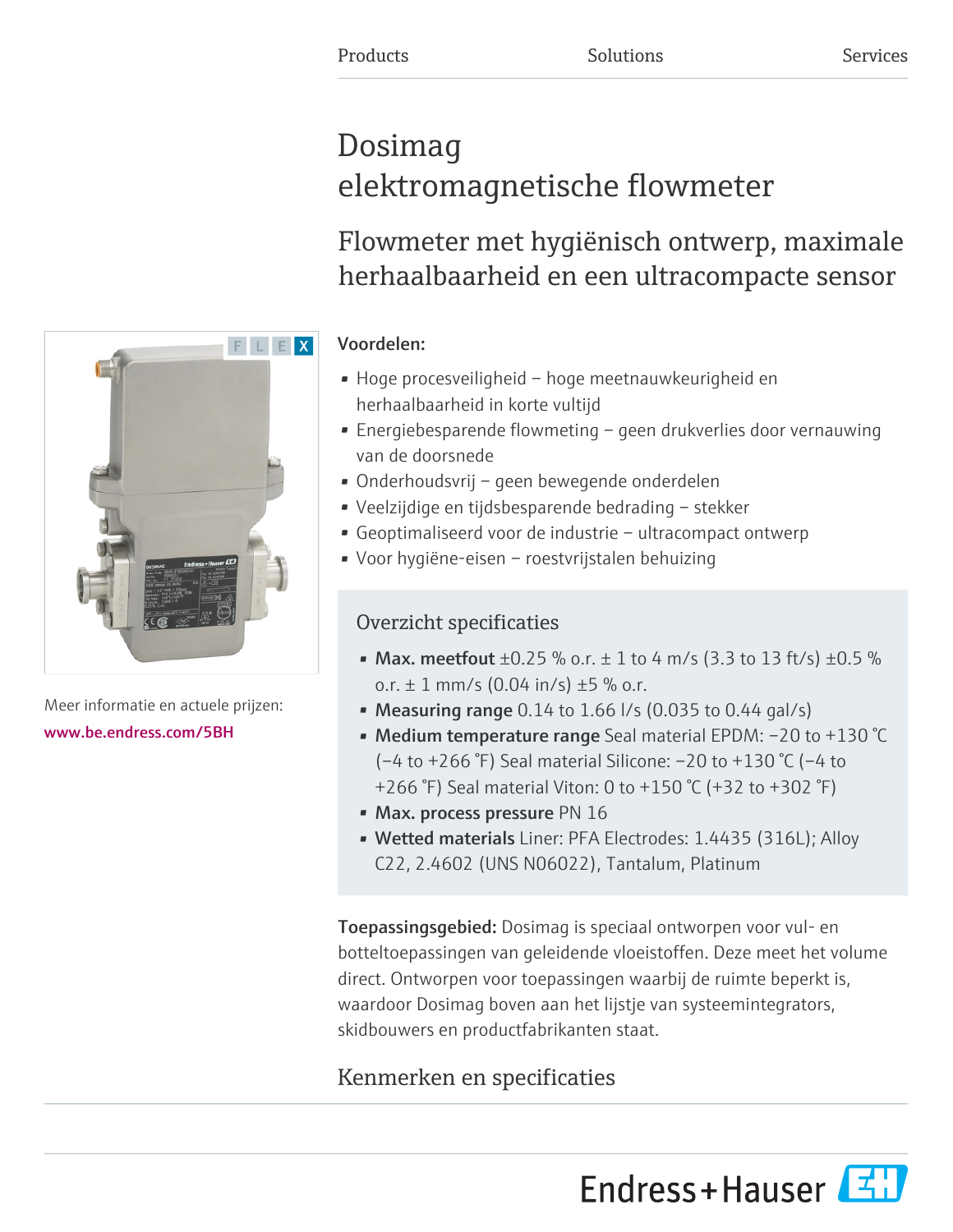# Liquids Meetprincipe

Electromagnetic

### Product headline

Flowmeter with hygienic design, highest repeatability and an ultracompact sensor.

For demanding dosing and filling applications.

#### Sensor features

High process safety – high measuring accuracy and repeatability in shortest filling time. Energy - saving flow measurement – no pressure loss due to cross section constriction. Maintenance - free - no moving parts.

Wetted materials CIP, SIP cleanable. Nominal diameter: DN 4 to 25  $\frac{1}{6}$  to 1"). Measuring device conform to FDA.

#### Transmitter features

Versatile and time-saving wiring – plug connector. Industry-optimized – ultra-compact design. For hygienic requirements – stainless steel housing.

Pulse/frequency/switch output, Modbus RS485. Custody transfer approvals (MID, NTEP). Excellent, easily cleanable transmitter.

# Nominal diameter range

DN 4  $({}^{5}/_{32}$ "), 8  $({}^{5}/_{16}$ "), 15  $({}^{1}/_{2}$ "), 25  $(1$ ")

# Wetted materials

Liner: PFA Electrodes: 1.4435 (316L); Alloy C22, 2.4602 (UNS N06022), Tantalum, Platinum

# Measured variables

Volume flow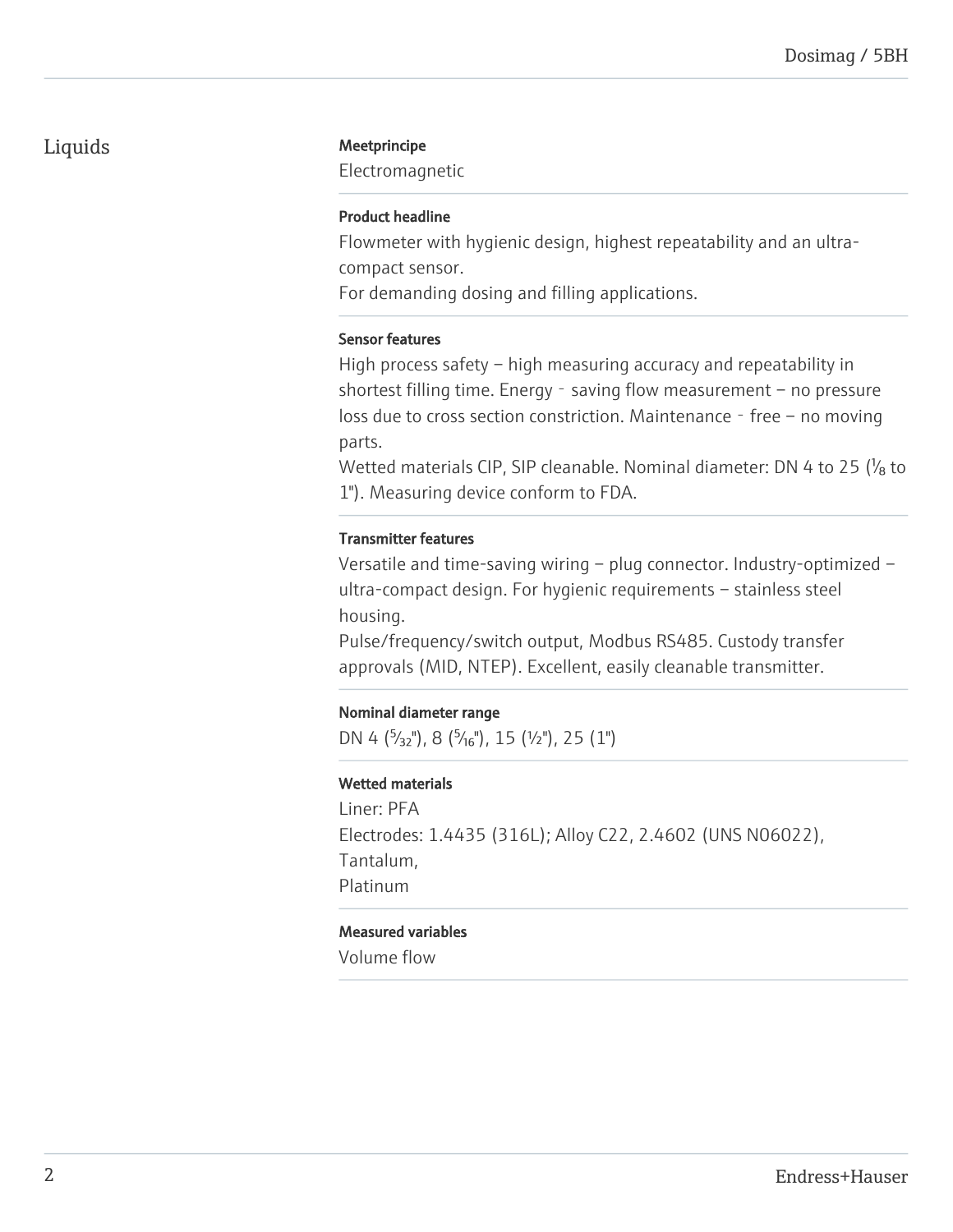# Liquids

#### Max. meetfout

 $\pm 0.25$  % o.r.  $\pm 1$  to 4 m/s (3.3 to 13 ft/s)  $\pm 0.5$  % o.r.  $\pm 1$  mm/s (0.04 in/s)  $±5$  % o.r.

#### Measuring range

0.14 to 1.66 l/s (0.035 to 0.44 gal/s)

#### Max. process pressure

PN 16

#### Medium temperature range

Seal material EPDM: –20 to +130 °C (–4 to +266 °F) Seal material Silicone:  $-20$  to  $+130$  °C ( $-4$  to  $+266$  °F) Seal material Viton: 0 to +150  $°C$  (+32 to +302  $°F$ )

#### Ambient temperature range

 $-40$  to  $+60$  °C ( $-40$  to  $+140$  °F)

Sensor housing material

1.4308 (304)

# Transmitter housing material 1.4308 (304)

#### Degree of protection

IP66/67, type 4X enclosure

#### Display/Operation

No local Operation Configuration via operating tools possible

#### **Outputs**

Pulse/frequency/switch output (passive)

#### Inputs

None